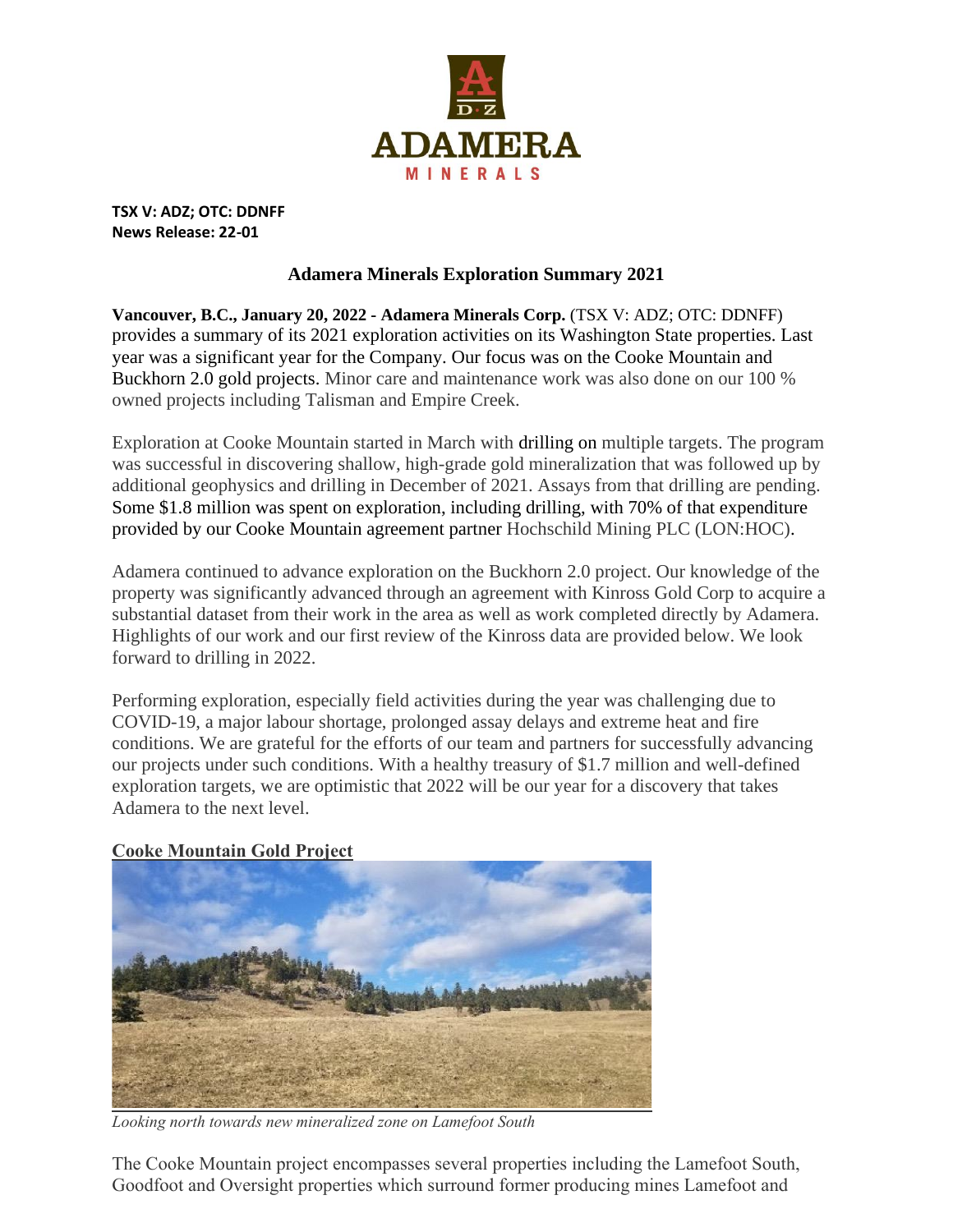Overlook, all of which fall under a farmout agreement with Hochschild Mining PLC. In 2021, 8 initial holes for just under 3000 metres were drilled. Four holes were drilled on the western trend near the Lamefoot Mine and 4 holes on the eastern trend near the Overlook Mine.

Approximately 1400 core sample results have been received with 400 results still pending.

On November 9, 2021 Adamera announced a new high-grade mineralized zone identified in drill hole PL-6 at Lamefoot South. This zone was intersected from 24.08 to 26.78 metres depth and yielded 2.7 metres grading at 4.7 g/t Au, including a 0.76 metre zone with 10.7 g/t Au. This site is situated ~1000 metres south of the former Lamefoot Gold mine operated by Kinross Gold Corp.



*Drill core from Cooke Mountain project – highlighting new zone with veined and massive sulfides at Lamefoot South* 

In December, 3 follow up holes were drilled to the north of PL-6, using easily

accessible/permitted sites. Results for this drilling are pending. Drilling this target to the south is topographically more challenging and will require additional permitting. Sites to test the southern extent are currently being selected.



*Follow up drilling in December near new mineralized* z*one in Drill Hole PL-6 at Lamefoot South*

Geophysical surveying immediately to the south is being conducted using electromagnetic (EM) and self potential (SP) methods. To date only a few lines of SP have been completed. That data shows a strong signature to the south. EM is planned for late January.

During the summer a magnetic survey and stream sampling program was completed on the Iron Mountain property, also on the Cooke Mountain project.

# **Buckhorn 2.0 Gold Project**

The Buckhorn 2.0 property comprises 3600 hectares of land surrounding the former high-grade underground Buckhorn (formerly Crown Jewel) gold mine. The mine area continues to be held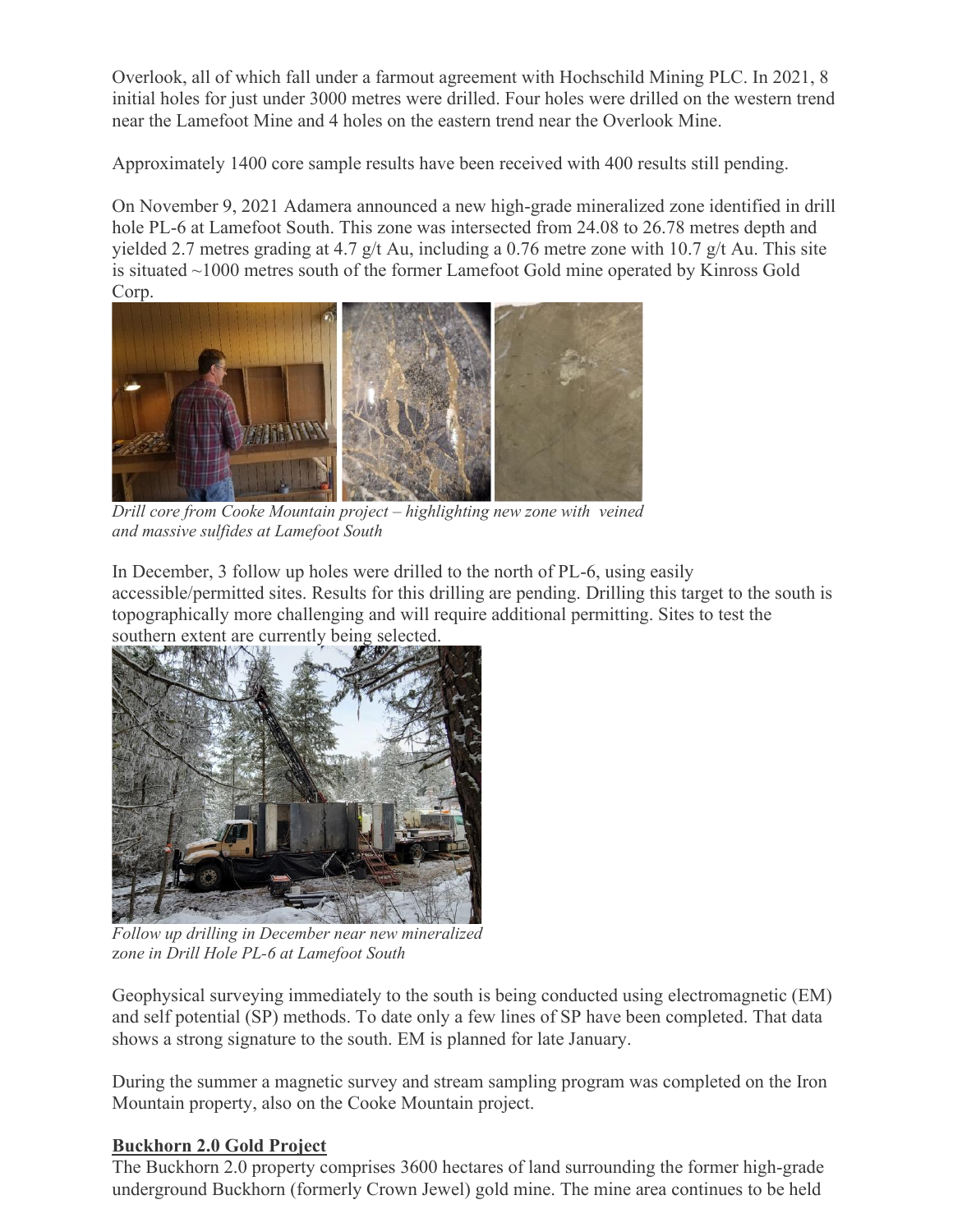by Kinross Gold.

Advancements on Buckhorn 2.0 property are noteworthy. A data transfer agreement with Kinross was signed in the first part of September. Up until that time there was no certainty that an agreement would be reached during the 2021 field season. To avoid the loss of field time, Adamera had begun to perform field work that included geological mapping, collecting stream and panned stream samples, ground magnetic surveys and VLF-EM surveys.

Based on our experience in this district, detailed ground magnetic surveying is an essential exploration tool. More than 1141 line kilometres was surveyed, much of which was in rugged terrain. This survey provided a high level of detail and is being used to identify targets and structures. Importantly, the field crew recognized and recorded the location of more than 135 historic mine workings on the property to integrate into the geochemical and geophysical data base.

Adamera performed 50 line kilometres of VLF-EM surveying with plans in place to cover the remaining portion of the property. The VLF-EM was conducted on select parts of the property to identify potentially mineralized structures. To that end, there appears to be a high correlation with high gold in soil anomalies on some interpreted structures.

In mid September, Adamera started receiving Kinross data including drill hole results, soil and rock geochemistry and Lidar maps. The acquisition of this data triggered an enormous data review that is continuing at this time.

Of primary interest is the results for 281 drill holes that are providing incredible insight into the underlying geology and controls on mineralization. Clearly Adamera is very interested in drill holes that intersected high-grade gold mineralization. In particular how do those drill holes relate to the entire Buckhorn 2.0 dataset, emphasizing the structural and geophysical information at hand. From a purely geophysical outlook there are drill holes that have missed what we would consider to be priority exploration targets.

Some 15,000 soil and +1200 rock samples across the property have been received under the data transfer agreement. Two very simple observations were made immediately upon plotting of the data. 1) soil sampling appears to be working as multiple samples with elevated to high gold values form clusters associated with known mineralization, and 2) there are significant gaps in the data where samples do not exist. Sampling crews were immediately mobilized to infill unsampled areas.

The 135 known historic mine workings located by Adamera's ground geophysical crew were modelled using Kinross LIDAR data, a remote sensing mapping tool. Several hundred additional similar features were identified in the process. More than 120 of the workings have been investigated on the ground and sampled by a geologist. Results are pending.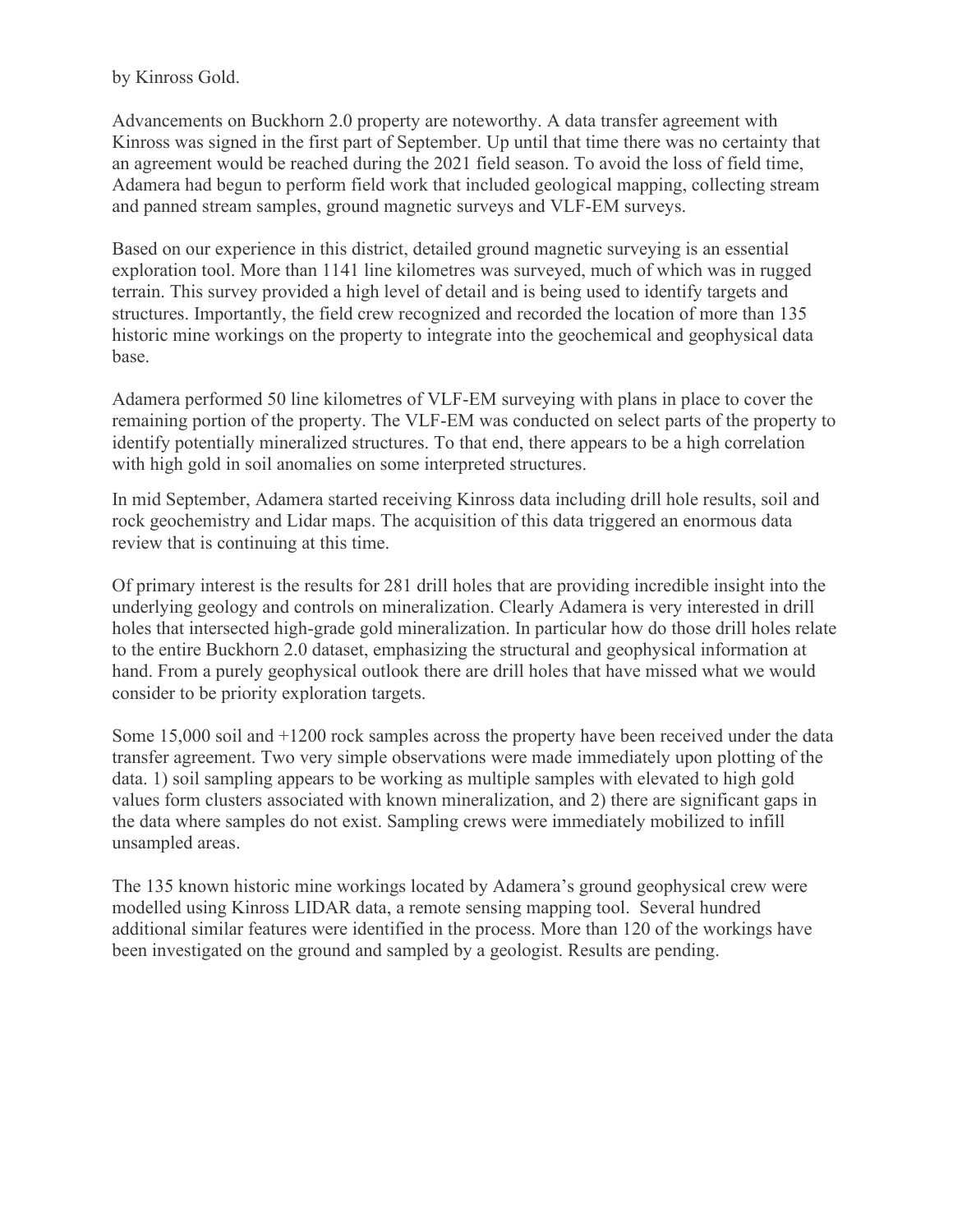

*Geologist investigating historic mine workings at Buckhorn 2.0*

In November, data for a property wide airborne VTEM (electromagnetic) survey was received under the data transfer agreement. This data is currently being evaluated. Preliminary work has identified approximately 20 priority conductors that appear not to have been tested on the property.

This above summary captures how advanced the project will be once the data sets are compiled and interpreted. Two sites were previously submitted for approval in mid 2021 based on Adamera's data collection. Several additional sites will be submitted shortly. As a new project for Adamera, the timing for drill permits is not yet known and while permitting will be an ongoing process we are confident we will have permits by mid 2022. Investors can expect much more news on these developments.

### **Talisman Copper-Silver Property**



*Historic Talisman Mine* 

The Talisman project straddles the USA-Canada border near Laurier, Washington and comprises adjoining claims in both Canada and USA. The project is about 90 km by highway from the smelter in Trail BC. The claims cover the Talisman Mine, a copper skarn deposit mined at a relatively small scale up until the 1950's. The mine grade was reported to be approximately 5% copper with an unknown amount of tungsten. The property has been held by Adamera under care and maintenance by Adamera since 2013.

Adamera has deemed this project to be a strategic exploration opportunity. The current strength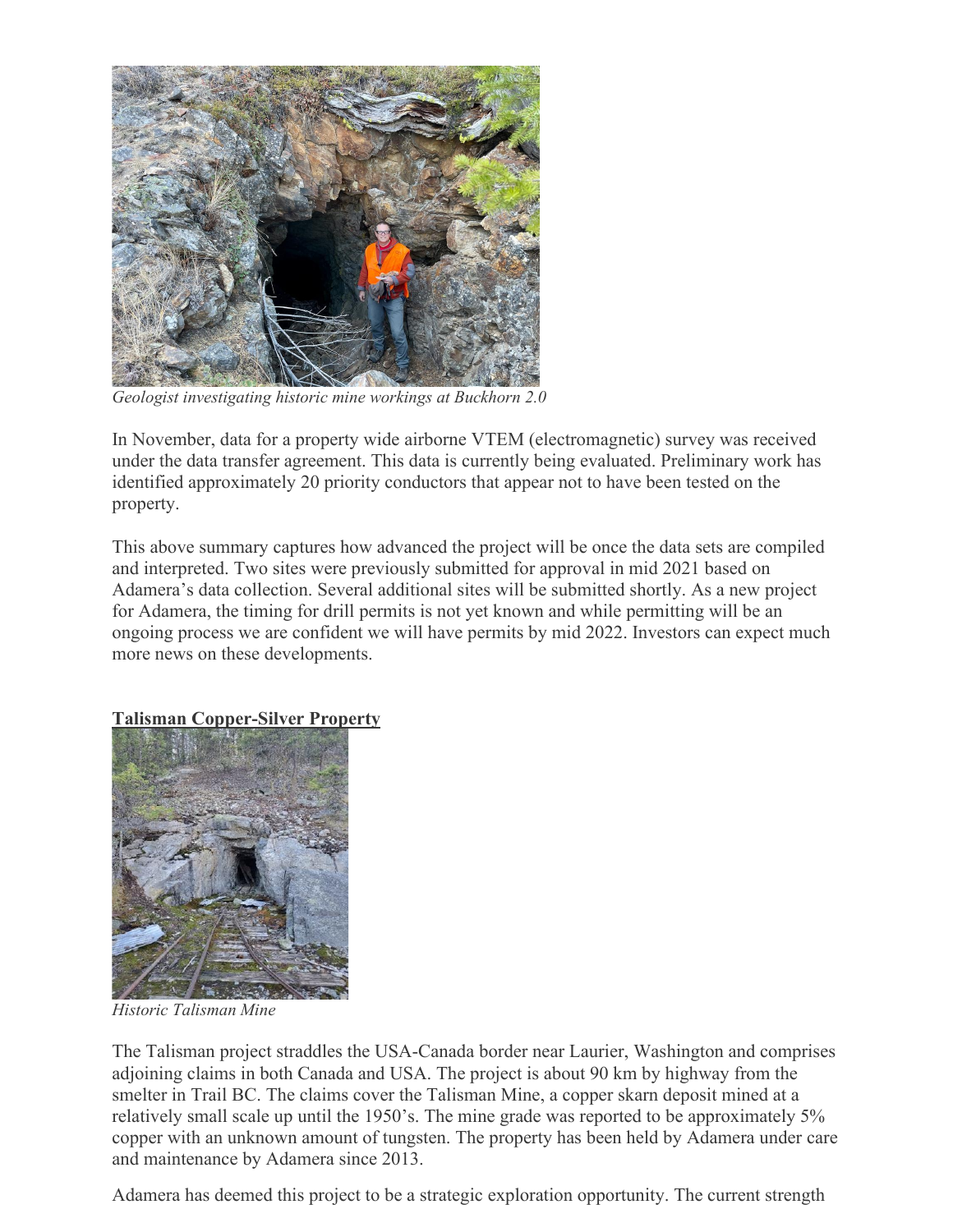of silver and base metal prices, along with proximity to the Teck smelter in Trail BC, has prompted the Company to consider advancing the project through a partnership with a strong base metal focused company.

Mineralization on the property is extensive. Adamera has mapped the intermittently exposed mineralized zones over an area that extends for more than 800 metres to the northwest and is believed to continue extending west beneath unmineralized rocks.

## **Empire Creek Gold Project**

This epithermal style gold-silver project has been held on care and maintenance for the past several years. It is located along the western margin of the Republic Gold Graben approximately 6 km south of Kinross' past producing K2 Mine now called the Curlew Basin project. Kinross has recently reported a new discovery on that project and is executing on a substantial exploration/development budget.

Previous surface rock and drilling samples on the property by Adamera has identified a number of high-grade gold and silver targets. For example, a drill hole with 10.5 g/t gold and 183.3 g/t silver over 15.2 metres proved to be of limited scope but does highlight the opportunity for follow up exploration.

In 2021, the Company completed a VLF-EM survey over the northern part of the property to test a concept related to a structural control on mineralization. The outcome of this survey will be released as results are finalised.

### **Flag Hill Property Gold Project**

Flag Hill is an epithermal style gold property in the heart of the Republic gold district. It is on care and maintenance at present. Depending on Adamera priorities, drill permits may be submitted in 2022 to test existing targets.

**In conclusion**, we are excited about rapidly advancing our high potential targets in 2022. With a healthy treasury and two strategic projects investors can expect strong continuous news flow. Which 2022 drill hole will be the "game changer" for Adamera is yet to be determined. However given that we have discovery stage projects in the USA, it has been said that Adamera will gain a lot of industry attention when our breakthrough is achieved.

On behalf of the Board of Directors, I sincerely thank our team, contractors and partners for the dedication and hard work to make 2021 a success. We look forward to a strong commodities market and a more favourable working environment in the year ahead.

Mark Kolebaba President/CEO Adamera Minerals

### **About Adamera**

Adamera Minerals Corp. is exploring for a high-grade gold deposit near Republic Washington. This area has reportedly produced 8 million ounces of gold. Adamera is the dominant regional explorer in the area.

Martin St. Pierre P.Geoph, and James Ebisch P.Geo, are Qualified Persons as defined by National Instrument 43-101 and have reviewed data associated with these projects.

For additional information please contact: Email: [info@Adamera.com](mailto:info@Adamera.com)